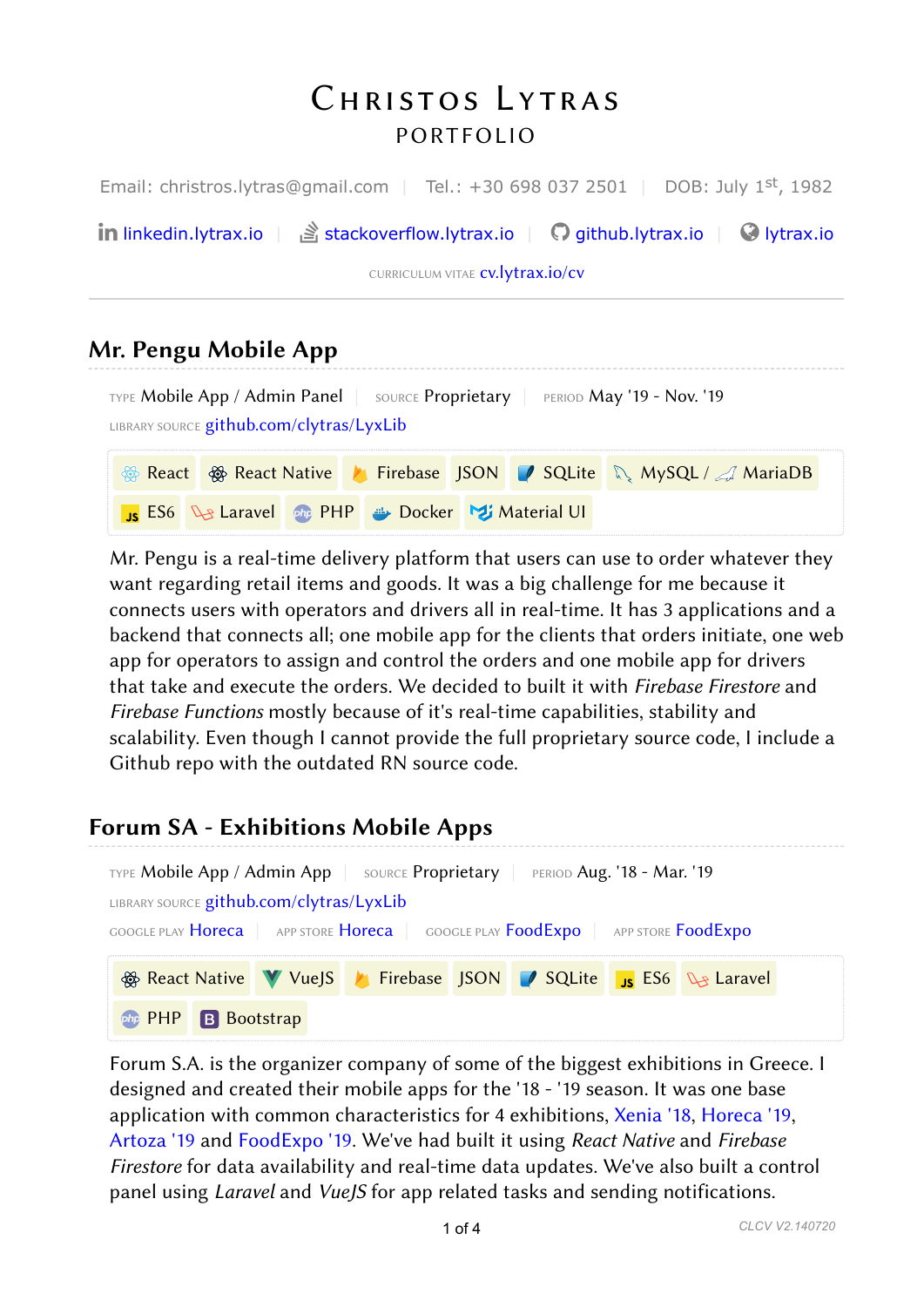| <b>Posidonia Exhibition Mobile App</b>                                                                                   |  |  |  |  |  |  |  |  |  |
|--------------------------------------------------------------------------------------------------------------------------|--|--|--|--|--|--|--|--|--|
| <b>TYPE Mobile App</b> SOURCE Proprietary <b>PERIOD Nov. '19 - May - '20</b><br>LIBRARY SOURCE github.com/clytras/LyxLib |  |  |  |  |  |  |  |  |  |
| ※ React Native A Firebase JSON / SQLite <sub>JS</sub> ES6                                                                |  |  |  |  |  |  |  |  |  |

[Posidonia](https://posidonia-events.com/) international shipping exhibition is one of the biggest events of the international shipping industry. We designed and created the mobile application for the year 2020. We've used Firebase Firestore and Firebase Storage for the app data. The app is not published yet because of the exhibition dates change due to 2020 COVID pandemic.

### IMET B2B Web Platform

| TYPE Web App   SOURCE Proprietary   PERIOD Mar. '20 - May. '20<br>ONLINE <b>b2bplatform.imet.gr</b> |  |  |  |  |  |                                                                          |  |  |  |
|-----------------------------------------------------------------------------------------------------|--|--|--|--|--|--------------------------------------------------------------------------|--|--|--|
|                                                                                                     |  |  |  |  |  | <b>EXECUTE:</b> ES6 @ C# .NET Core ASP.NET > SQL Server Entity Framework |  |  |  |
| <b>EF Core</b> JSON <b>B</b> Bootstrap                                                              |  |  |  |  |  |                                                                          |  |  |  |

A B2B connection platform made for [Hellenic Institute of Transport \(HIT\)](http://www.imet.gr/). It is a [.NET Core React SPA](https://docs.microsoft.com/en-us/aspnet/core/client-side/spa/react) created entirely using dotnet CLI and Visual Studio Code. I've used Entity Framework ORM with SQL Server and [ASP.NET Core Identity](https://docs.microsoft.com/en-us/aspnet/core/security/authentication/identity) for authentication. It also utilizes [Github Webhooks](https://developer.github.com/webhooks/) to perform application updates on specific commit tags.

#### Access DB Converter



Microsoft Access database conversion tool to convert old and new Access database formats to JSON, SQLite and MySQL dump files. It is written in Java and it's built with [Jackess](http://jackcess.sourceforge.net/), a Java library for reading and writing MS Access Jet databases. I have also created an online conversion tool that uses this Java CLI tool and I've intergraded into my blog using Laravel and PHP.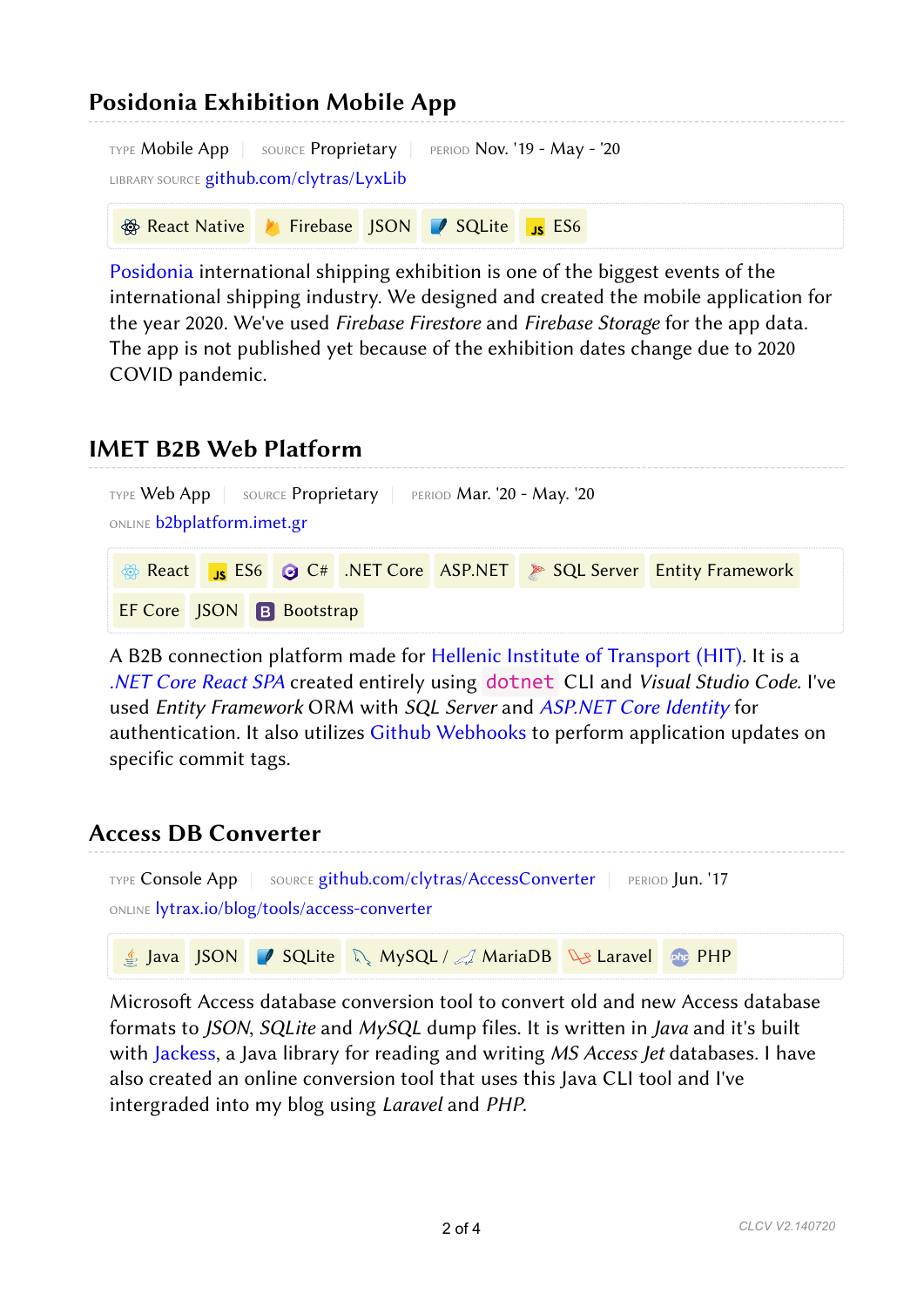## EveryPay REST API ES6 Bindings



**ES6** Mocha **nom** npm

[EveryPay](https://www.everypay.gr/) is one of the biggest, advanced and "developers friendly" payment gateways in Greece. When developing the Mr. Pengu mobile app in React Native, we had to use [EveryPay](https://www.everypay.gr/) REST API for connecting the payments. The lack of JavaScript bindings led me to create ES6 bindings for the gateway REST API. I've also created a NPM package so to have an easy installation and version monitoring process and of course for other people to be able to use it. It is also covered by full test cases and scenarios using Mocha JavaScript test framework.

#### Greek TIN Validation/Generation Libraries

| TYPE Multi-language libraries   PERIOD Jan. '20                                         |  |  |  |  |  |  |  |  |
|-----------------------------------------------------------------------------------------|--|--|--|--|--|--|--|--|
| BLOG lytrax.io/blog/projects/greek-tin-validator-generator                              |  |  |  |  |  |  |  |  |
| SOURCE JAVA github.com/clytras/afm-java   MAVEN io.lytrax/lytrax-afm                    |  |  |  |  |  |  |  |  |
| SOURCE ES github.com/clytras/afm-es   NPM @lytrax/afm                                   |  |  |  |  |  |  |  |  |
| SOURCE PHP github.com/clytras/afm-php   PACKAGIST lytrax/afm                            |  |  |  |  |  |  |  |  |
| SOURCE PYTHON github.com/clytras/afm-python   PYPI lytrax-afm                           |  |  |  |  |  |  |  |  |
| SOURCE .NET github.com/clytras/afm-dotnet NUGET Lytrax.AFM                              |  |  |  |  |  |  |  |  |
| <b>JS</b> ES6 <b>Example 50</b> Jest 6 Java Q Maven Central JUnit <b>@</b> C# .NET Core |  |  |  |  |  |  |  |  |
| <b>Pen NuGet</b> one PHP Packagist PHPUnit P Python PyPi                                |  |  |  |  |  |  |  |  |

Greek Tax Identification Number (T.I.N.) libraries for validation and generation. I faced a situation where I needed to create some tests and mocking objects for validation data including Greek TIN numbers. The lack of related resources led me to create these simple yet valuable libraries to accomplish this task. My need was for *Java*, but I converted the algorithms to *PHP*, *Python*, *JavaScript* and *.NET Core*  $(C^*)$  as also creating and publishing each library to it's corresponding package manager repository. All Github repositories have extended test suits using Jest, JUnit, PHPUnit or intergraded test units.